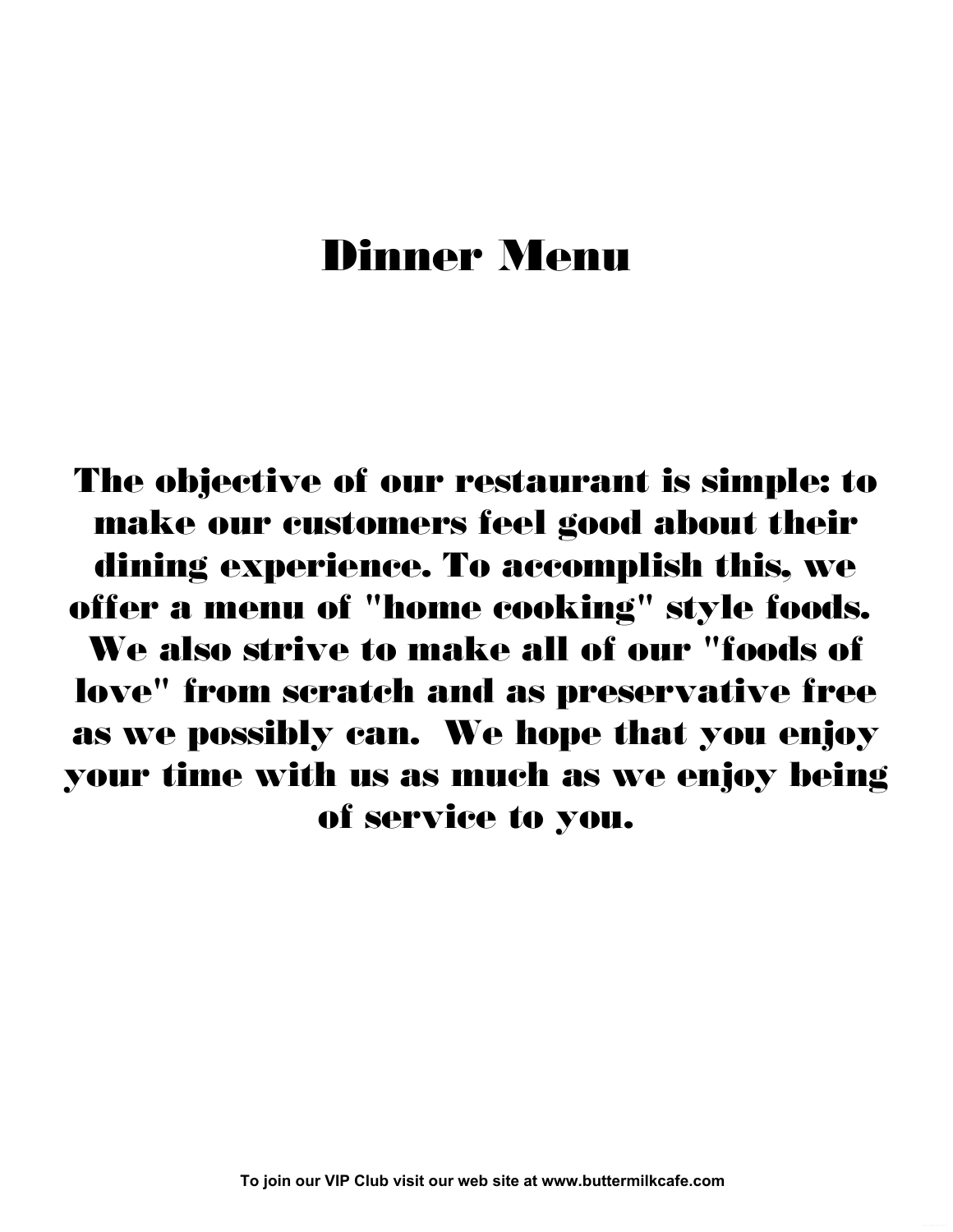# **Chef's Offerings**

#### **Pork Tenderloin Schnitzel with Mushroom Sherry Sauce**

Exceptionally tender breaded pork tenderloin with a mushroom sauce, enriched with a smooth aged sherry. \$20.99

#### **Chicken Parmesan**

A succulent chicken breast smothered in our slow simmered tomato sauce and topped with melted mozzarella and parmesan cheese. Includes garlic bread and **Example 3** Series of the day. \$20.49 **Buttermilk Fried** 

#### **Coconut Crusted Sole with Pineapple Lemon Cream**

The complementary tropical flavours in this refreshing dish bring back memories of days in the sunny south . \$20.99

Pan seared Veal Scallopini served with Marsala Wine

# **Pecan Crusted** C **Atlantic Salmon**

Grilled Atlantic Salmon topped with a Pecan Crust. Tender, flaky and delicious. \$22.99

# **Ravioli Stuffed with** C1 **Butternut Squash**

Butternut Squash stuffed Ravioli with a Butternut Squash Sauce and topped with a dollop of Ricotta Cheese and Parmesan Shavings. Really delicious. \$19.99

# <sup>NEW</sup> Penne Carbonara **with Chicken**

Al Dente Penne in a Parmesan cream sauce with Chicken and Bacon. \$19.99

#### C**Chicken Portobello**

Pan Fried Panko breaded Chicken Breast topped with portobello mushrooms, brie cheese and served with a white wine Sauce. \$20.99 **Veal Marsala**

# 1 **Vegetarian**

#### **Canadian Roast Beef**

Our version of this traditional family favourite results in beef that is cooked to the point of tender perfection. Served with a rich pan gravy. \$20.99

#### C**Beef Bourguignon**

Tender chunks of beef and vegetables, slow cooked in red wine and served the traditional way on garlic toast. Also served with rice. \$20.99

# **Chicken**

Southern style Buttermilk Fried Chicken served with our house made cornbread and chicken gravy \$20.99

#### **AAA New York Strip Steak**

Tender, Delicious Strip Loin steak cooked to your liking. \$28.99

### Sauce \$22.99<br>Sauce \$22.99

Pan Fried Shrimp in a Lemon Garlic Butter Sauce. \$19.99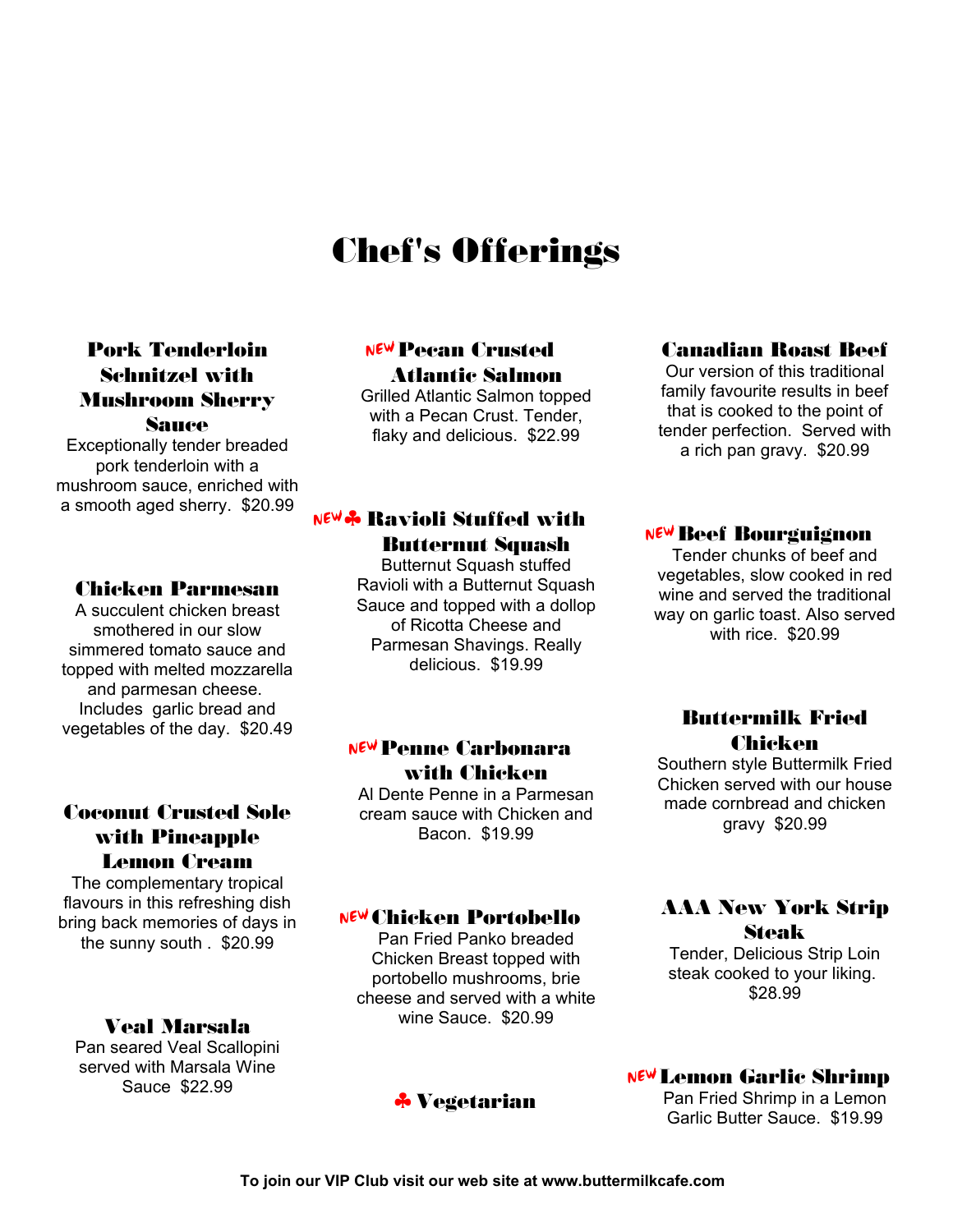# **Dinner Lighter Fare**

### **House-made Soup or Salad**

**Our house made salad dressings include, Toasted Pecan, Garden Vinaigrette, Athena, Honey Pepper Lime, Farmers Ranch, and Asian Sesame.**

#### **Soup of the day**

Our soups are "made from scratch" each day. We take great pride in creating our own rich stocks from only the freshest of ingredients. \$7.29

#### **Chef's Salad**

Our delicious house salad tomatoes, red onion, cucumber and shredded carrot. \$11.99

#### **Caesar Salad**

Fresh Romaine lettuce with bacon bits, croutons, and our own Industrial Strength Dressing. \$12.59

#### **Greek Salad**

Fresh Romaine and Leaf Lettuce mixed with red onion, cucumber, tomato, olives, Feta Cheese and our own Athena Dressing. \$12..99

#### **Asian Salad**

Mixed Greens with diced red pepper, toasted sliced almonds, wonton crisps and served with our Asian Sesame Dressing. \$12.49

#### **Grilled Chicken Caesar**

Our regular Dinner sized Caesar Salad topped with a sliced chicken breast. \$16.29

 **To join our VIP Club visit our web site at www.buttermilkcafe.com**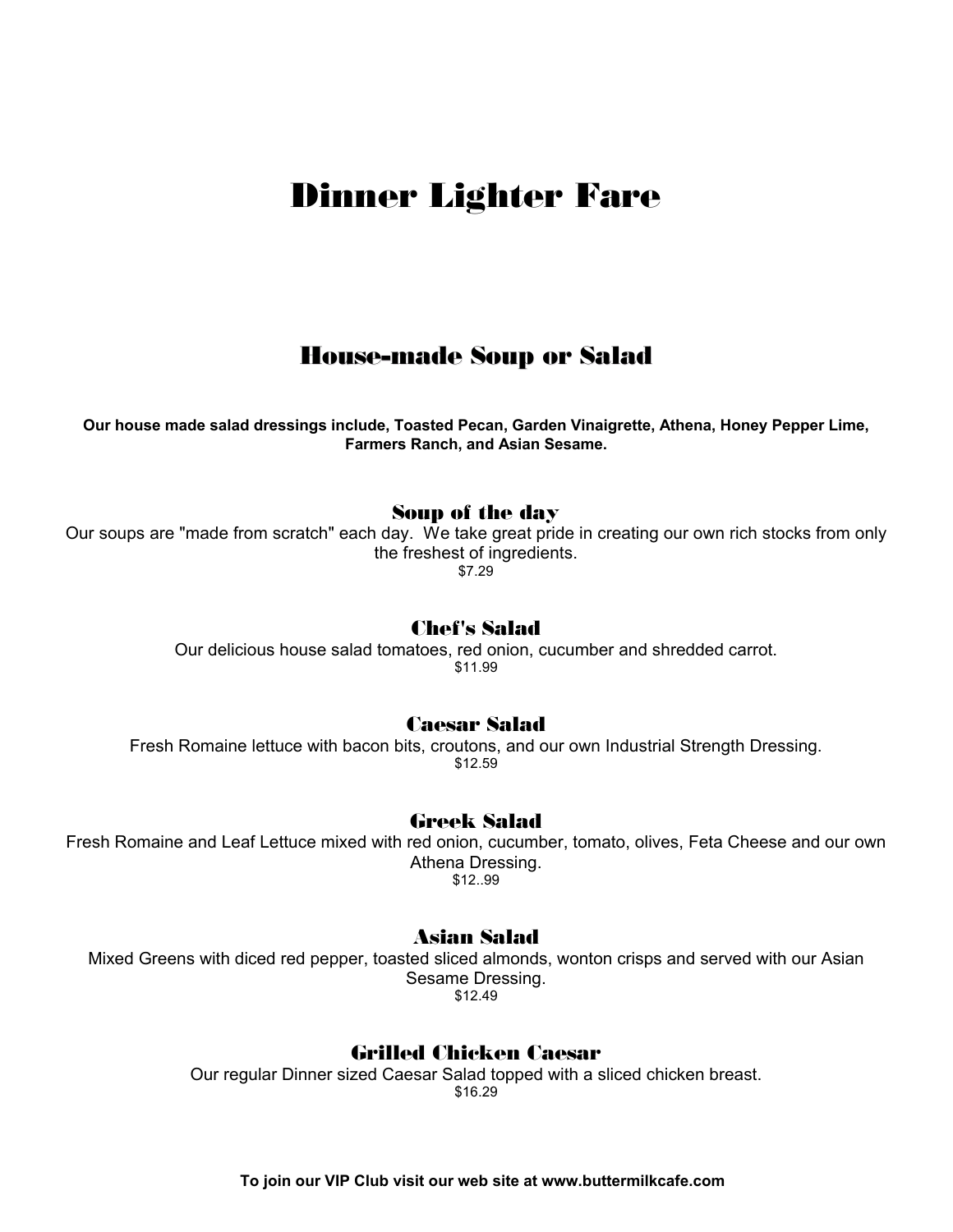# **Guest Favourites**

#### **Gourmet Swiss Mushroom Bacon Burger**

Our house made burger topped with bacon, soy sauce, sautéed mushrooms, Swiss cheese and mayonnaise on a grilled focaccia. Served with fries and a pickle spear. \$12.99

# *&* **Gourmet Veggie Burger**

Our classic veggie burger topped with our own herbed aioli, caramelized onions, roasted red pepper, and avocado on our house made focaccia. Served with fresh cut fries and a pickle spear.<br>\$12.99

# **Add a Side Caesar or Greek**

### **Gourmet Chipotle Burger**

Our own burger with chipotle smoked barbeque sauce, cheddar cheese, caramelized onions, and sliced tomato on our grilled focaccia. Served with fresh cut fries and a pickle spear. \$12.99

#### **Gourmet Chicken Burger**

Hand breaded Chicken Breast topped with lettuce, tomato and our herbed aioli on our house made focaccia. Served with fresh cut fries and a pickle spear. \$12.99

#### \$12.99 **Chicken Fingers with Plum Sauce and Fries** \$11.99

# \$4.49 **Add a Side House Salad or a Soup**

\$3.99

### **Gourmet Blue Pig Burger**

Our own burger crusted with Blue Cheese and bacon, topped with caramelized onions on our house made focaccia. Served with fresh cut fries and a pickle spear. \$13.49

#### **Gourmet Canadian Burger**

A terrific blend of flavours starts with our own burger, Canadian bacon, honey mustard sauce, sliced tomato, and provolone cheese on our house made grilled focaccia. Served with fresh cut fries and a pickle spear. \$13.49

#### 1**Macaroni and Cheese**

Made with Cheddar and Parmesan Cheese, this traditional recipe will treat your taste buds. \$12.79

Substitute fries with Soup of the day or House Salad, add \$2.49 or for Sweet Potato fries with Chipotle Aioli add \$2.99.

# **Small Eater's Menu**

### **Small Macaroni and Cheese**

\$8.49

#### **Small Chicken Fingers**

Two Chicken Fingers served with fresh cut fries. \$7.69

**Jack Cheese Quesadilla**

Served with salsa and sour cream \$7.99

#### **Spaghetti and Tomato Sauce**

Served with toasted garlic bread \$6.99

Add Fries, Soup of the day or House Salad for \$3.99 or a Caesar or Greek Salad for \$4.49.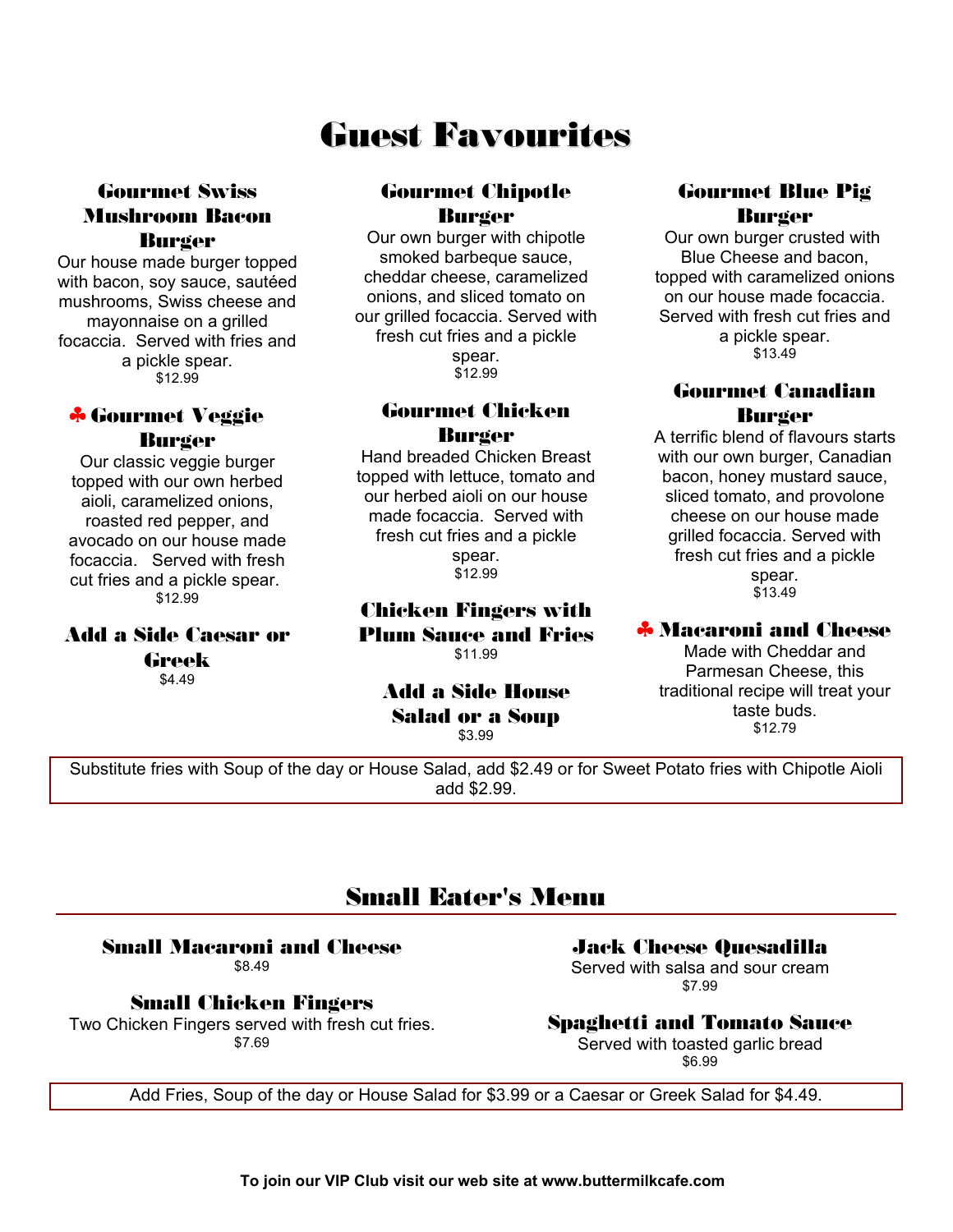### **Cold Beverages**

| Large Soft Drinks - Coke, Diet Coke,  \$2.99<br>Sprite, Ginger Ale, Iced Tea, Orange | <b>Minute Maid Fruit Juices - Large  \$2.99</b><br>Orange or Apple Juice |  |
|--------------------------------------------------------------------------------------|--------------------------------------------------------------------------|--|
| Fruitopia, Lemonade, Cranberry and<br>Root Beer                                      | Small Orange or Apple Juice  \$2.19                                      |  |
| <b>Milk</b> - 2% white, chocolate or buttermilk  \$2.99                              |                                                                          |  |
|                                                                                      |                                                                          |  |
|                                                                                      |                                                                          |  |

### **Hot Beverages**

**Freshly Ground Coffee - Seconds ..... \$2.99** are on us.

- **Café Hot Chocolate** With whipped ..... \$2.99 cream
- ..... \$2.99 **Café Tea** We have an extensive variety ... \$2.99 of teas including herbal and decaffeinated. Ask your server for a tea menu.

# **Dessert Menu**

**We proudly make all of our own desserts and pastries in house from fresh and natural ingredients.**

#### **Buttermilk Lemon Pie**

Made with fresh lemons to ensure that tangy lemon flavour. Topped with real whipped cream. This is our signature dessert. \$6.99

#### **Mississippi Mud Pie**

Chocolate and Caramel meet Peanut Butter in a rich and yummy dessert. \$7.99

#### **Three R's Pudding**

Twenty years of testing has resulted in this delicious pudding of rice, raisins, and a hint of rum. Topped with cinnamon and real whipped cream. \$6.69

Add a scoop of vanilla ice cream or frozen yogurt to any dessert. \$1.99

**Nan's Carrot Cake**

Deliciously moist cake frosted with our decadent cream cheese icing. \$6.99

#### **Crème Brulee**

This is truly a decadent dessert. But after all, you deserve it. \$7.99

#### **Double Chocolate Mousse**

Two layers of delicious gluten free cake topped with dark chocolate mousse, white chocolate mousse flavoured with a hint of orange and covered in dark chocolate ganache and white chocolate shaving. \$8.49

#### **Pastry Chef's Special Desserts**

Ask your server about our variety of fresh with the season and alternative desserts.